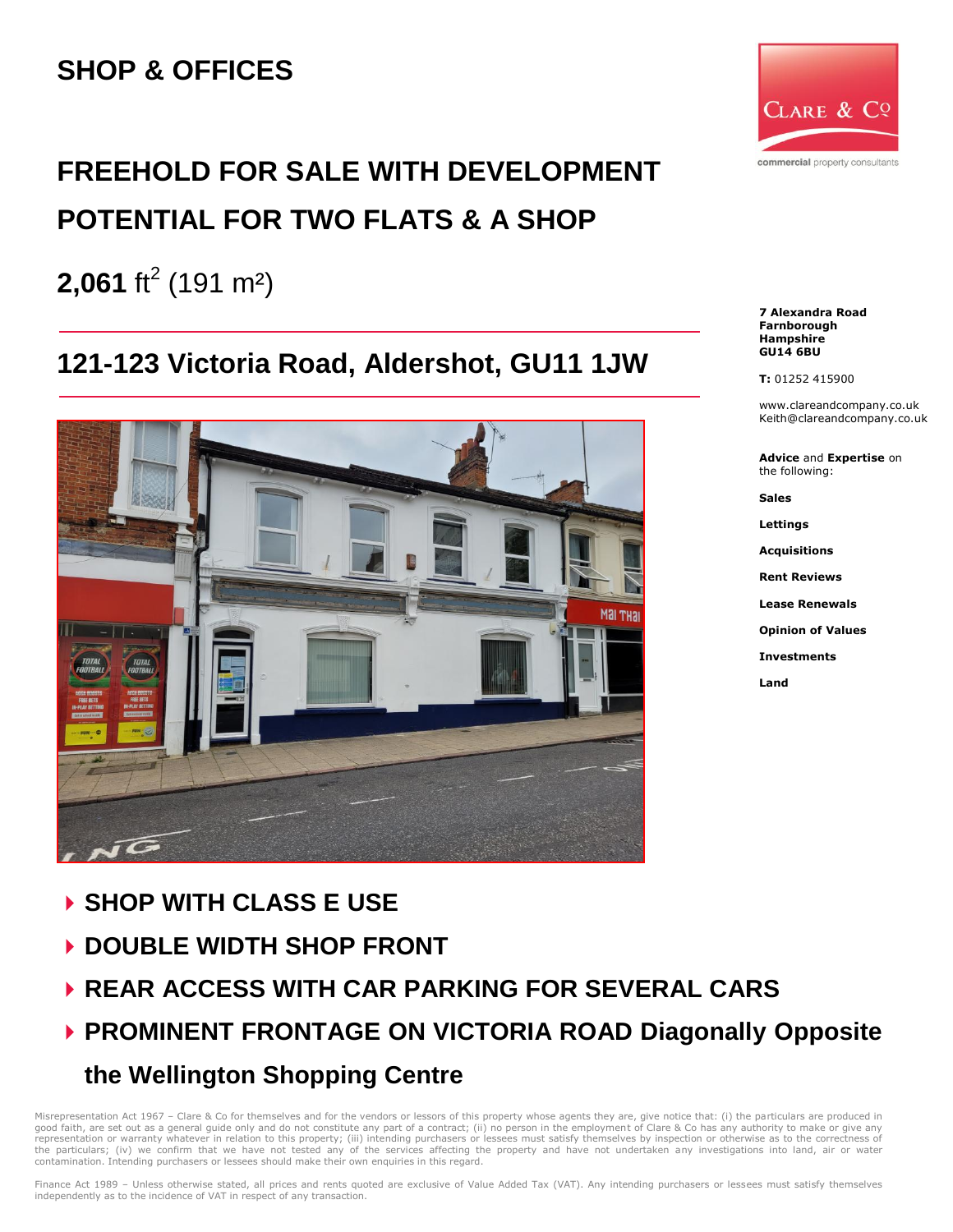

# **LOCATION**

The premises are situated in a prominent position on Victoria Road, diagonally opposite the entrance to the Wellington Shopping Centre. Nearby occupiers include NatWest, Lloyds, AM Restaurant, Ladbrokes, Nationwide and Boots.

# **DESCRIPTION**

A development opportunity currently comprising a shop and offices with potential subject to the usual consents to convert to 2 flats and a shop with Class E use.

## **FLOOR AREAS**

| <b>OHOD</b>             |           |                       |
|-------------------------|-----------|-----------------------|
| Internal width          | 28'7"     | $(8.7 \text{ sq m})$  |
| Shop depth              | 24'5''    | $(7.44 \text{ sq m})$ |
| Total ground floor area | 689 sq ft | $(64 \text{ sq m})$   |

#### **Outside**

Shop

Rear Yard with parking for several cars.

*Measured in accordance with the Royal Institution of Chartered Surveyors Code of Measuring Practice (6th edition).*



## **TERMS**

Offers invited in excess of £400,000 for the freehold interest.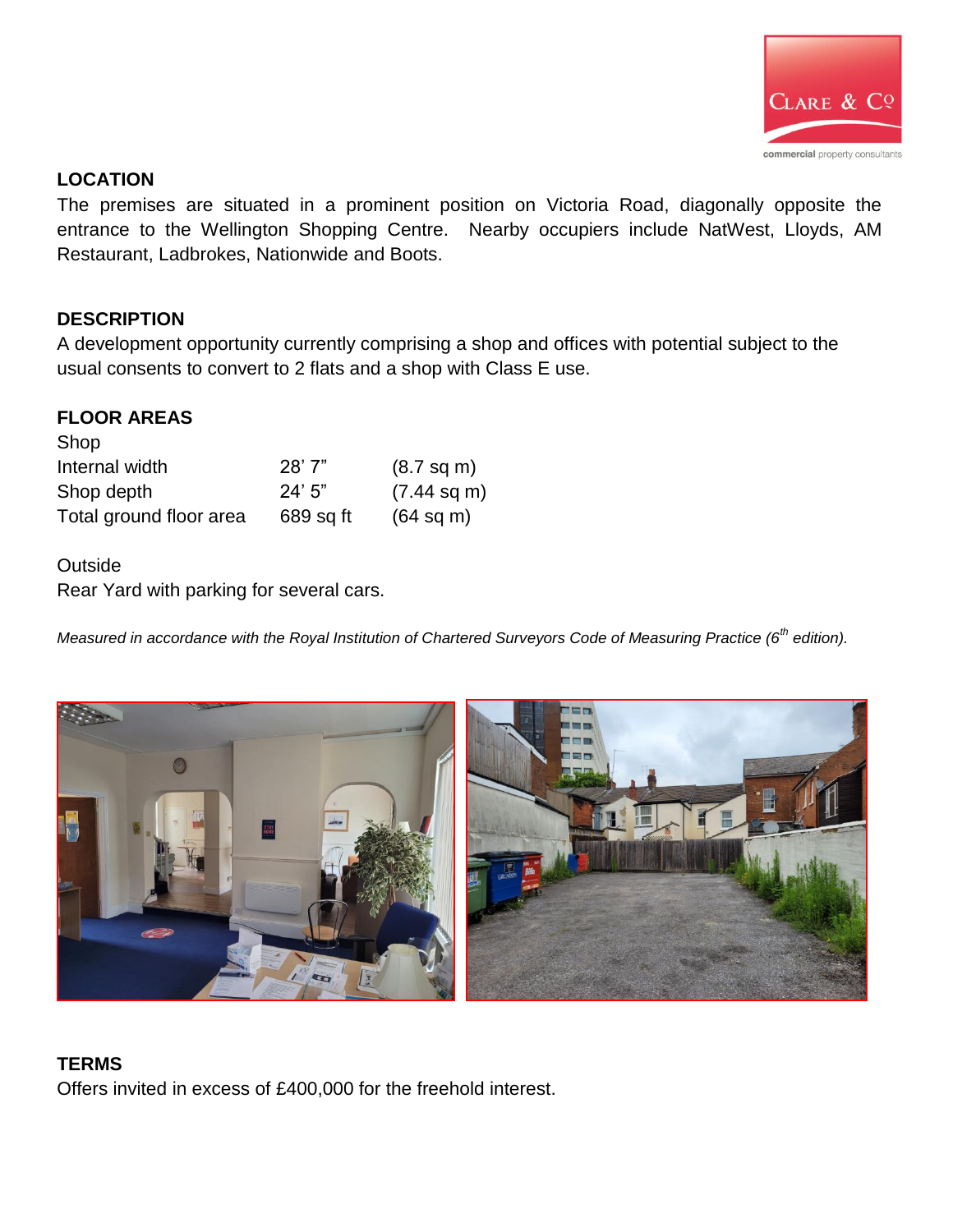

Plans Showing Proposed Ground and First Floor Areas – Please note that the plans are not to scale and are for indicative purposes only.

Please further note that the plans show the results of a planning pre-application and this design as yet has not achieved planning permission… Further information on application.

# **RATES**

#### **2017 Draft Valuation**

| Rateable Value (2010):           | £15,500     |
|----------------------------------|-------------|
| Uniform Business Rates (2017/18) | £46.6 $p/E$ |
| Rates payable (estimated)        | £7,223      |

*These figures are not to be relied upon and it is recommended interested parties should make their own enquiries with the Local Rating Authority.*

#### **LEGAL COSTS**

Each party is to be responsible for their own legal costs involved in this transaction.

# **ENERGY PERFORMANCE CERTIFICATE (EPC)**

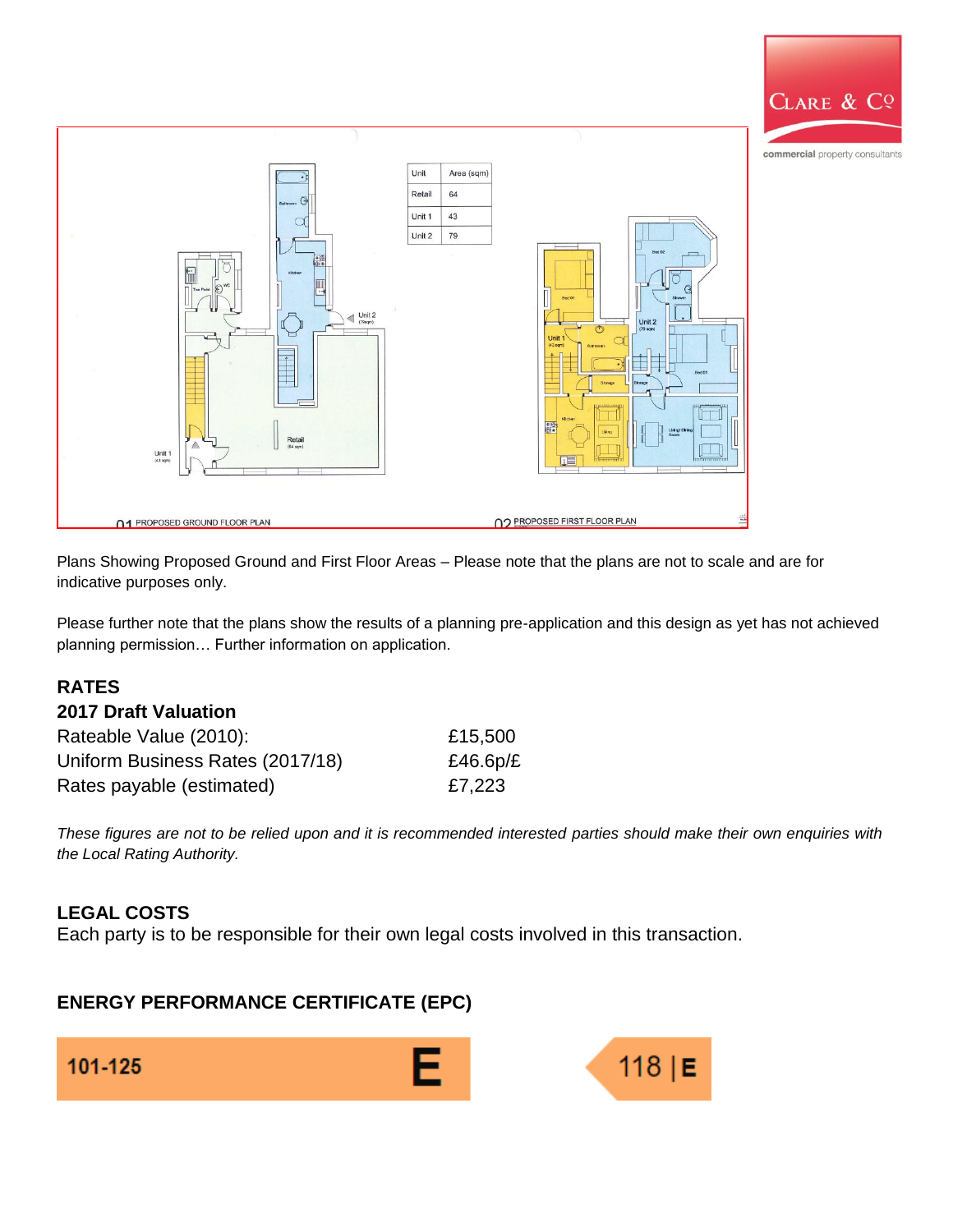

**VIEWING** Strictly by appointment with the **Sole Agent:** 

Keith Harpley **Clare & Company** 7 Alexandra Road Farnborough GU14 6BU

**Telephone: 01252 415900<br>Mobile: 07949 016459 Mobile:** 07949 016459 **Email:** [keith@clareandcompany.co.uk](mailto:keith@clareandcompany.co.uk)

**REF** 21/011C